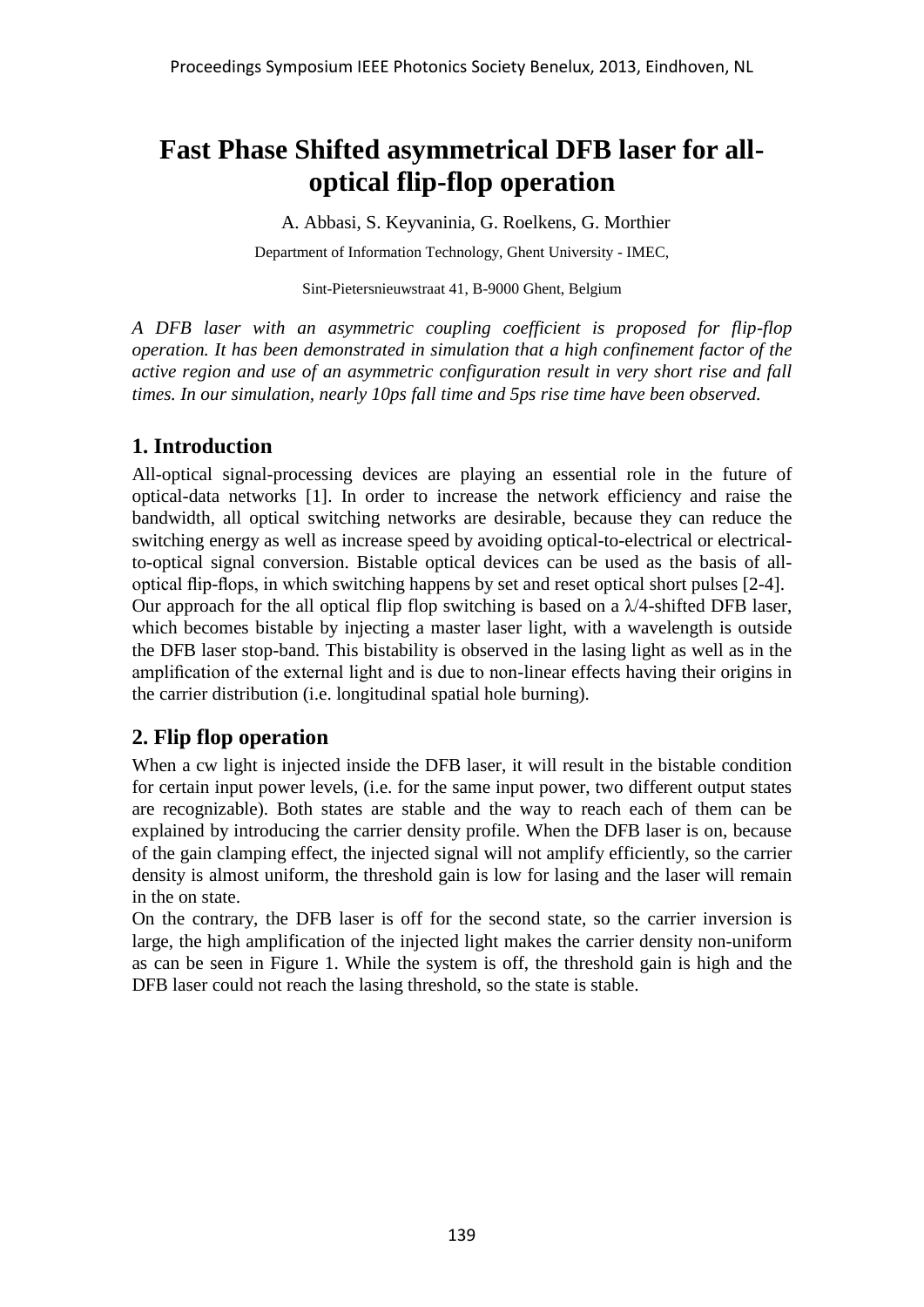

Figure 1: Longitudinal distribution profile of the carrier density in the DFB-laser.

Flip flop operation can be demonstrated by introducing the set and the reset pulses. The role of these pulses is to provide the temporary carrier density redistribution. If the reset pulse is injected from the same side as the cw light, it can pass through the laser cavity and make the longitudinal carrier density non-uniform, thus the laser is switched off. The set pulses can be injected from the other side to restore the uniformity and switch the laser on. The Optical spectra for the on and off states are shown in Figure 2. The laser is lasing at a wavelength of 1.57  $\mu$ m and cw light is injected with a wavelength of 1.557 µm to simulate the hysteresis curve.



Figure 2: The output spectrum of the flip flop system (a) when the DFB laser is switched on and (b) when it is switched off.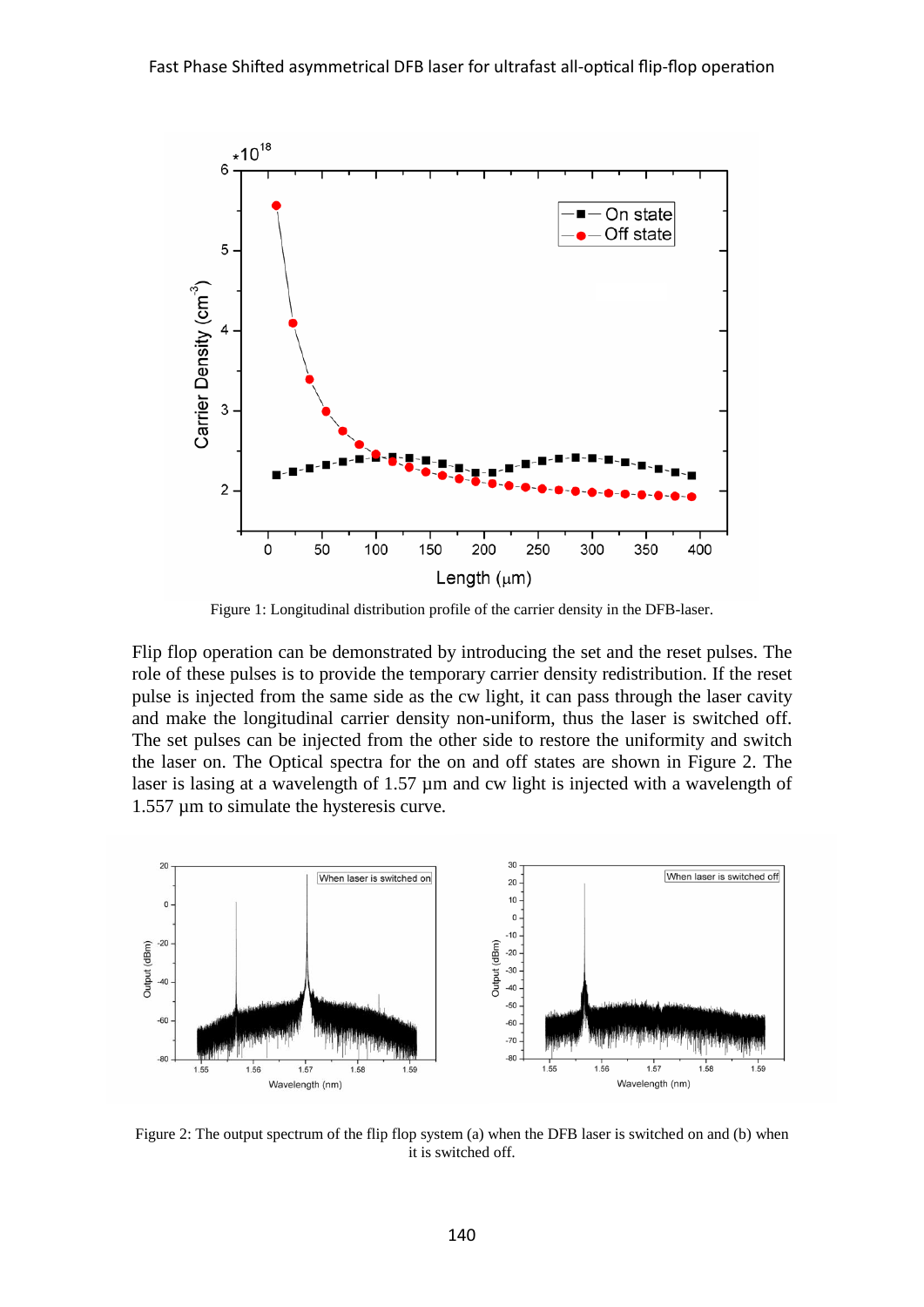#### **3. Asymmetric design and Results**

A fast performance for the processing application is desirable. Here we will discuss the influence of the grating structure and of the confinement factor of the active region on the flip flop operation speed.

We use a commercial software package, [5] based on a transmission line laser model (TLLM).

Our proposed structure has been depicted schematically in Figure 3. This is the two section DFB laser with two different coupling coefficients. For our simulation, the  $\kappa_1$  is 3000 m<sup>-1</sup>,  $\kappa_2$  is 2550 m<sup>-1</sup> and the length of the laser cavity is 400 µm. For the uniform laser  $\kappa = 3000$  m<sup>-1</sup>.



Figure 3: Schematic diagram of the phased-shifted DFB laser with two non-identical regions.  $K_{1(2)}$ ,  $L_{1(2)}$ are coupling coefficients and  $L_{1(2)}$  is the cavity length for each region, respectively.

The influence of the asymmetric design and the confinement factor is shown in Figure 4, where it is clear that the asymmetric configuration is faster than the symmetric one. Another fact that can be extracted from results is that the high confinement factor will result in faster devices.



Figure 4: The simulated switching times for a DFB laser with length  $L=400\mu$ m and Γ<sub>low</sub>=0.07 and  $\Gamma_{\text{hib}}=0.25$ . Rectangular pulses have durations of 100 ps. (S: symmetric cavity, A: asymmetric cavity)